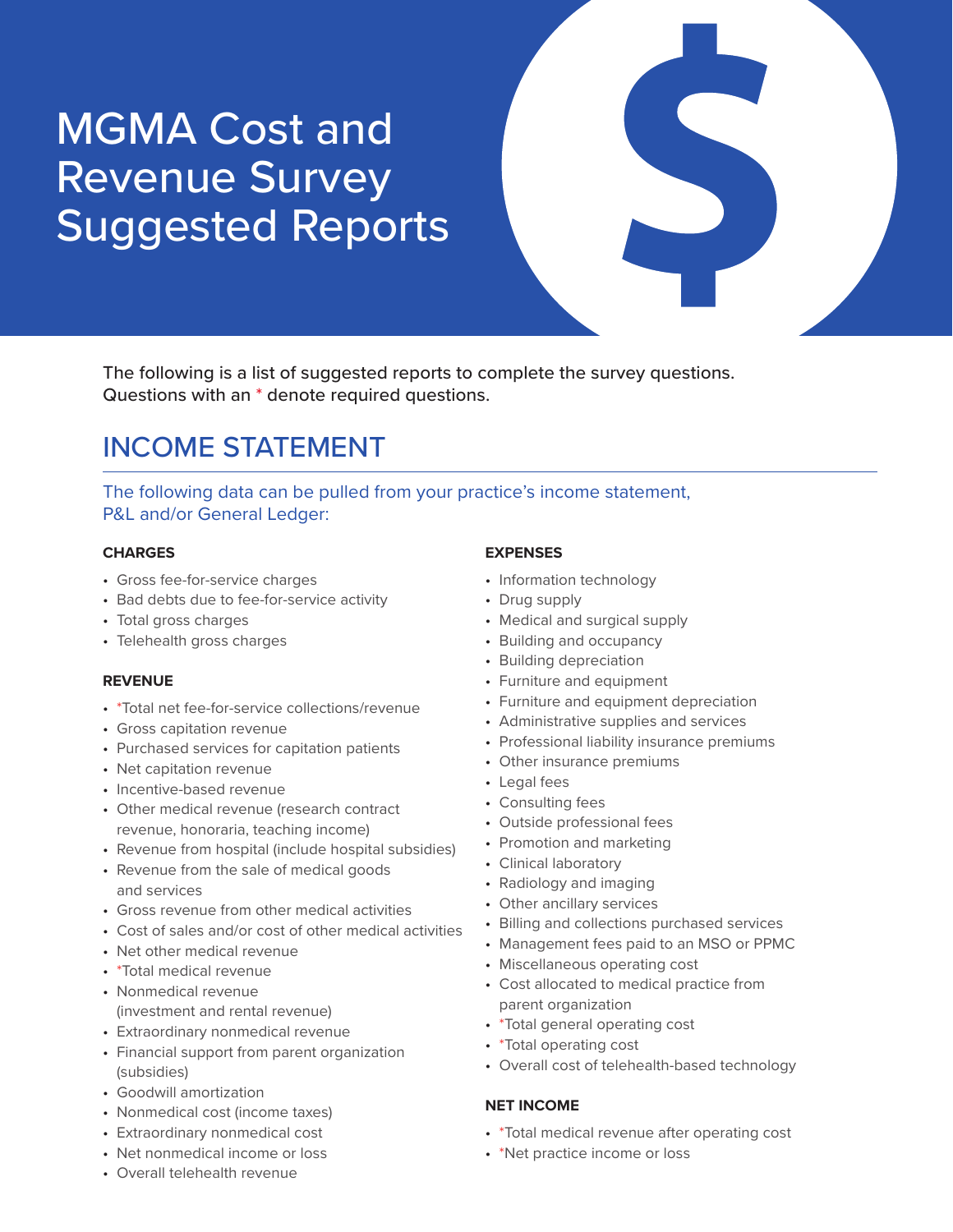

# PAYROLL

The following data can be pulled from your practice's income statement and/or payroll systems:

### **STAFF INFORMATION**

- General administrative FTE and cost
- Patient accounting FTE and cost
- General accounting FTE and cost
- Managed care administrative FTE and cost
- Information technology FTE and cost
- Housekeeping, maintenance, security FTE and cost
- \*Total business operations support staff FTE and cost
- Medical receptionists FTE and cost
- Medical secretaries, transcribers FTE and cost
- Medical records FTE and cost
- Other administrative support FTE and cost
- \*Total front office support staff FTE and cost
- Registered nurses FTE and cost
- Licensed practical nurses FTE and cost
- Medical assistants, nurse's aides FTE and cost
- \*Total clinical support staff FTE and cost
- Clinical laboratory FTE and cost
- Radiology and imaging FTE and cost
- Other medical support services FTE and cost
- \*Total ancillary support staff FTE and cost
- \*Total employed support staff FTE and cost
- \*Total employed support staff benefit cost • Total contracted support staff (temporary)
- FTE and cost
- \*Total support staff FTE and cost

### **PROVIDER INFORMATION**

- Advanced practice provider compensation
- Advanced practice provider benefit cost
- \*Total advanced practice providers FTE and cost
- Primary care physicians FTE
- Nonsurgical specialty physicians FTE
- Surgical specialty physicians FTE
- Total physician compensation
- Total physician benefit cost
- \*Total physicians FTE and cost
- \*Total providers FTE and cost

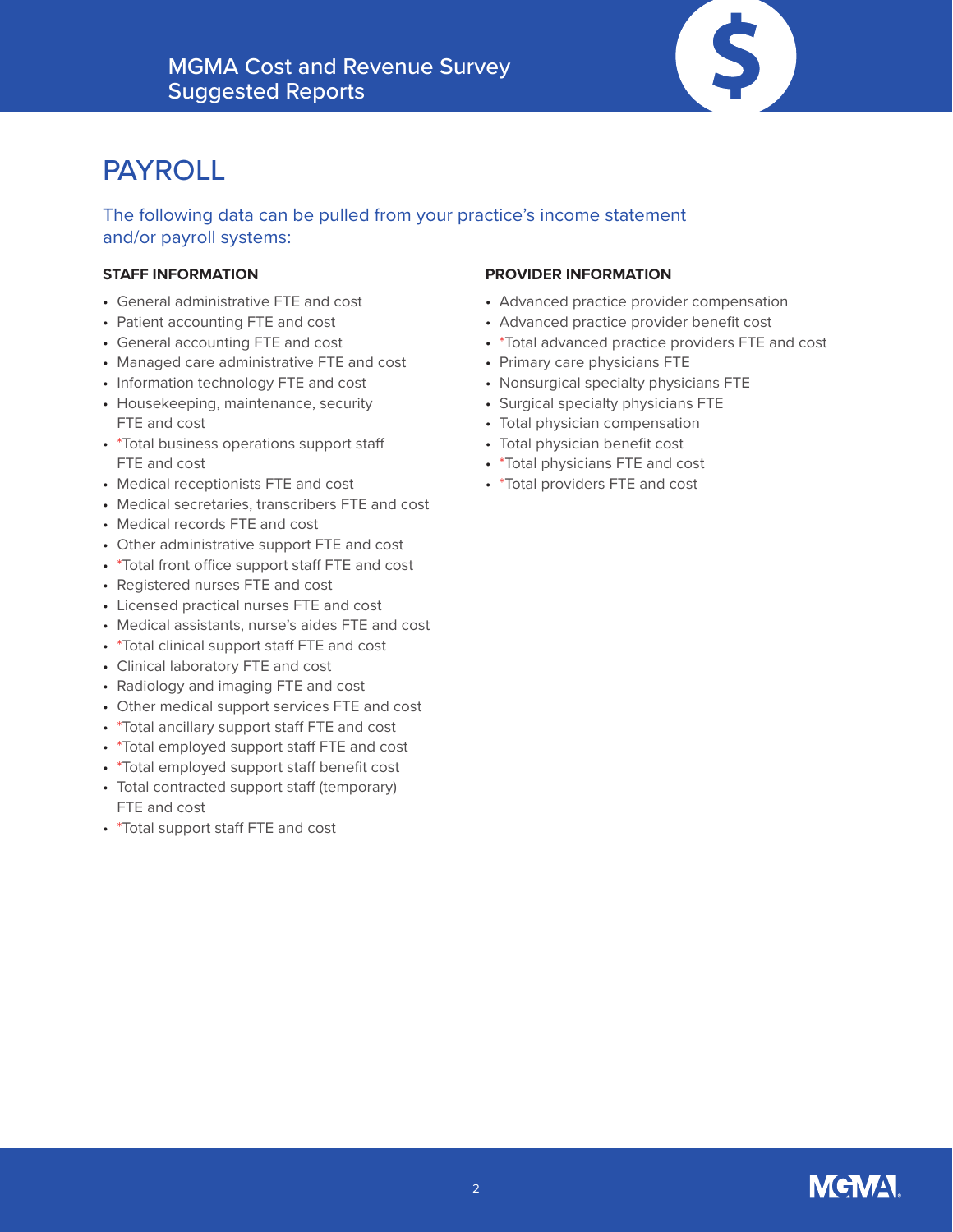

# PATIENT ACCOUNTING

The following data can be pulled from your practice management system's patient accounting report:

#### **CHARGES**

- Adjustments to fee-for-service charges
- Adjusted fee-for-service charges
- Gross charges for patients covered by capitation contracts
- Adjustments to telehealth gross charges
- Adjusted telehealth charges

#### **PERFORMANCE**

- Current to 30 days in A/R
- 31 to 60 days in A/R
- 61 to 90 days in A/R
- 91 to 120 days in A/R
- Over 120 days in A/R
- Total accounts receivable
- Did your practice re-age accounts receivable when a balance was transferred to a secondary carrier on the patient's private account?
- Medicare percent of gross charges
- Medicaid percent of gross charges
- Commercial percent of gross charges
- Workers' compensation percent of gross charges
- Charity care percent of gross charges
- Self-pay percent of gross charges
- Other federal government payers percent of gross charges
- \*Total payer mix gross charges
- Payer Mix: percent of total gross charges for telehealth services only

# **OPERATIONS**

### The following data can be pulled from your practice's operations, performance and/or production reports:

#### **PRACTICE DEMOGRAPHIC INFORMATION**

- \*Practice NPI number
- \*Fiscal year
- Legal organization
- Is your practice a Federally Qualified Health Center (FQHC)?
- Is your practice a Rural Health Clinic (RHC)?
- How did the practice store information for the majority of patients served?
- How many years has your EHR been fully implemented?
- How many branch/satellite clinics did your practice have, not counting the primary location?
- Gross square footage of all practice facilities
- Number of exam/treatment rooms?
- Does your practice rent or own its space?

#### **PERFORMANCE**

- Number of level 1, 2, and 3 trauma centers serviced (ANESTHESIOLOGY ONLY)
- Number of hospital, same-day surgery center, surgeon offices and other facilities staffed (ANESTHESIOLOGY ONLY)
- Number of hospital, same-day surgery center, surgeon offices and other anesthetizing locations (ANESTHESIOLOGY ONLY)
- \*Total stipend amount for top 3 entities (ANESTHESIOLOGY ONLY)
- Number of beds for top 3 entities (ANESTHESIOLOGY ONLY)